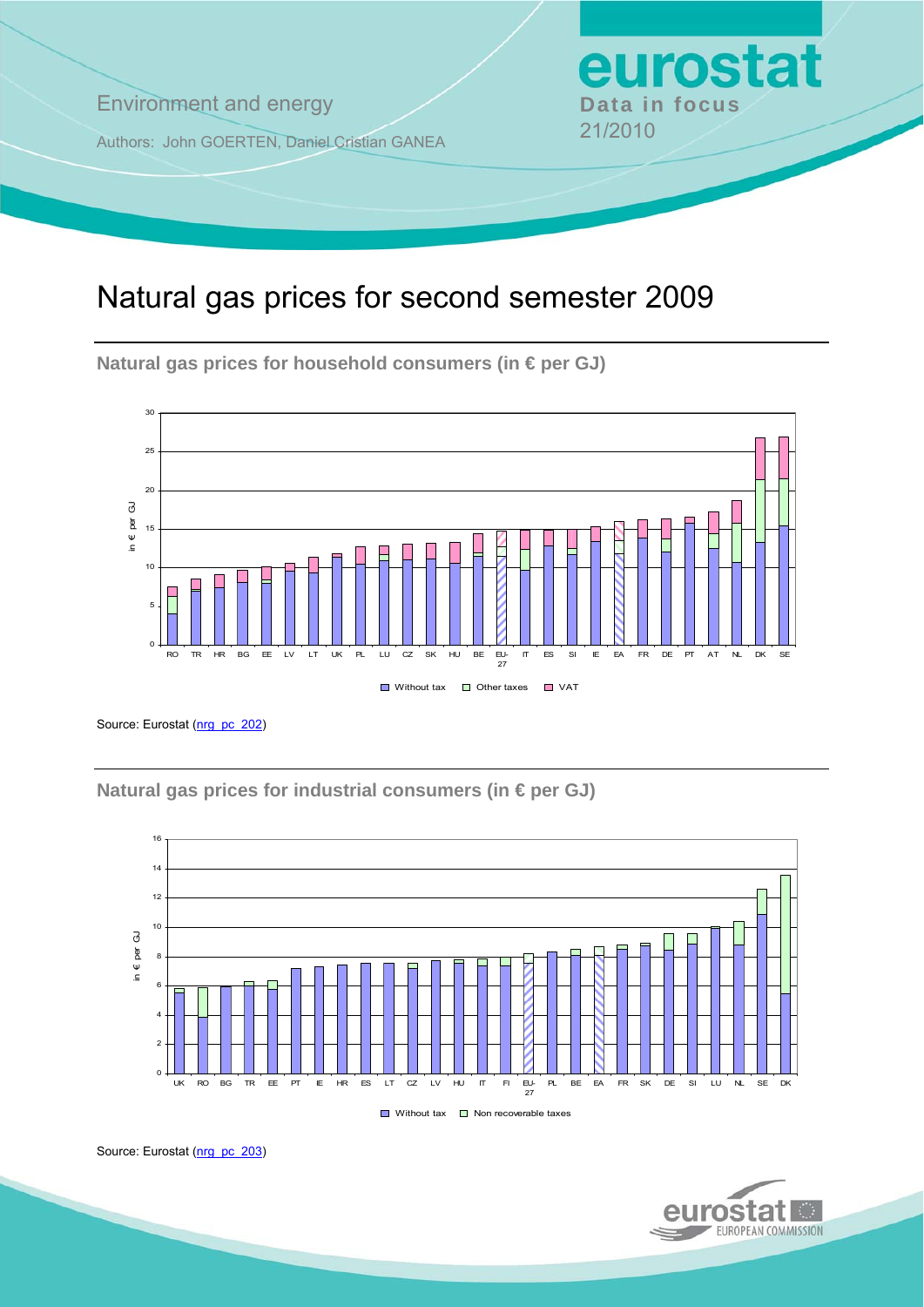|                        | <b>EU-27</b>  | EA            | <b>BE</b>     | BG           | CZ            | <b>DK</b>      | <b>DE</b>     | EE            | IE            | ES            | <b>FR</b>     |               | LV            | LT            |
|------------------------|---------------|---------------|---------------|--------------|---------------|----------------|---------------|---------------|---------------|---------------|---------------|---------------|---------------|---------------|
| Households<br>Industry | 14.67<br>8.22 | 15.99<br>8.69 | 14.33<br>8.50 | 9.67<br>5.96 | 13.11<br>7.56 | 26.77<br>13.56 | 16.35<br>9.61 | 10.07<br>6.39 | 15.29<br>7.31 | 14.88<br>7.53 | 16.20<br>8.80 | 14.84<br>7.83 | 10.52<br>7.69 | 11.29<br>7.55 |
|                        |               |               |               |              |               |                |               |               |               |               |               |               |               |               |
|                        | LU            | HU            | <b>NL</b>     | <b>AT</b>    | <b>PL</b>     | <b>PT</b>      | <b>RO</b>     | <b>SI</b>     | <b>SK</b>     | FI            | <b>SE</b>     | <b>UK</b>     | <b>HR</b>     | <b>TR</b>     |

**Natural gas prices for household and industrial consumers (in € per GJ)** 

Source: Eurostat ([nrg\\_pc\\_202](http://ec.europa.eu/eurostat/product?mode=view&code=nrg_pc_202), [nrg\\_pc\\_203\)](http://ec.europa.eu/eurostat/product?mode=view&code=nrg_pc_203)

**Natural gas prices for household and industrial consumers (in national currency per GJ for non-Euro Area countries)** 

|            | <b>BG</b> | CZ     | <b>DK</b> | EE     | LV   |       | HU      | <b>PL</b> | <b>RO</b> | <b>SE</b> | <b>UK</b> | HR    | TR    |
|------------|-----------|--------|-----------|--------|------|-------|---------|-----------|-----------|-----------|-----------|-------|-------|
| Households | 18.91     | 337.81 | 199.27    | 157.60 | 7.42 | 38.97 | 3587.33 | 53.50     | 31.66     | 279.00    | 10.52     | 66.44 | 18.58 |
| Industry   | 11.65     | 194.73 | 100.90    | 99.92  | 5.42 | 26.08 | 2113.16 | 34.99     | 25.18     | 131.00    | 5.17      | 54.27 | 13.64 |

Source: Eurostat ([nrg\\_pc\\_202](http://ec.europa.eu/eurostat/product?mode=view&code=nrg_pc_202), [nrg\\_pc\\_203\)](http://ec.europa.eu/eurostat/product?mode=view&code=nrg_pc_203)

## **Share of taxes paid by end-users**

#### **Share of taxes for household consumers : Share of taxes for industrial consumers :**

|           | <b>Basic price</b> | <b>Other taxes</b>                  | <b>VAT</b> | <b>All Taxes</b> |           | <b>Basic price</b> | Non recoverable               | Non recov       |
|-----------|--------------------|-------------------------------------|------------|------------------|-----------|--------------------|-------------------------------|-----------------|
|           |                    | (excl. VAT)<br>in $\epsilon$ per GJ |            | in %             |           |                    | taxes<br>in $\epsilon$ per GJ | taxe:<br>in $%$ |
|           |                    |                                     |            |                  |           |                    |                               |                 |
| <b>UK</b> | 11.28              | 0.00                                | 0.56       | 4.7              | IE        | 7.31               | 0.00                          | 0.0             |
| PT        | 15.73              | 0.00                                | 0.79       | 4.8              | PT        | 7.22               | 0.00                          | $0.0\,$         |
| LV        | 9.57               | 0.00                                | 0.95       | 9.0              | ES        | 7.53               | 0.00                          | $0.0\,$         |
| ΙE        | 13.47              | 0.00                                | 1.82       | 11.9             | LT.       | 7.55               | 0.00                          | $0.0\,$         |
| ES        | 12.82              | 0.00                                | 2.05       | 13.8             | BG        | 5.96               | 0.00                          | $0.0\,$         |
| <b>FR</b> | 13.85              | 0.00                                | 2.35       | 14.5             | PL        | 8.36               | 0.00                          | $0.0\,$         |
| LU        | 10.94              | 0.83                                | 1.05       | 14.7             | <b>HR</b> | 7.43               | 0.00                          | 0.0             |
| SK        | 11.10              | 0.00                                | 2.11       | 16.0             | <b>LV</b> | 7.69               | 0.00                          | 0.0             |
| CZ        | 11.02              | 0.00                                | 2.09       | 16.0             | LU        | 9.96               | 0.07                          | 0.7             |
| BG        | 8.06               | 0.00                                | 1.61       | 16.7             | SK        | 8.73               | 0.18                          | 2.1             |
| LT.       | 9.38               | 0.00                                | 1.91       | 16.9             | <b>FR</b> | 8.50               | 0.30                          | 3.4             |
| PL        | 10.48              | 0.00                                | 2.31       | 18.0             | <b>HU</b> | 7.52               | 0.28                          | 3.6             |
| <b>TR</b> | 6.97               | 0.28                                | 1.30       | 18.5             | CZ        | 7.23               | 0.33                          | 4.4             |
| <b>HR</b> | 7.42               | 0.00                                | 1.69       | 18.5             | TR        | 6.00               | 0.28                          | 4.4             |
| HU        | 10.59              | 0.00                                | 2.65       | 20.0             | UK        | 5.53               | 0.29                          | 5.0             |
| BE        | 11.45              | 0.41                                | 2.47       | 20.1             | <b>BE</b> | 8.07               | 0.43                          | 5.1             |
| EE        | 8.03               | 0.37                                | 1.68       | 20.3             | IT.       | 7.41               | 0.43                          | 5.4             |
| SI        | 11.68              | 0.79                                | 2.49       | 21.9             | FI.       | 7.40               | 0.60                          | 7.5             |
| <b>DE</b> | 12.09              | 1.65                                | 2.61       | 26.1             | SI        | 8.83               | 0.78                          | 8.1             |
| AT        | 12.47              | 1.89                                | 2.87       | 27.6             | EE.       | 5.77               | 0.62                          | 9.6             |
| IT.       | 9.69               | 2.68                                | 2.47       | 34.7             | DE        | 8.49               | 1.12                          | 11.7            |
| <b>SE</b> | 15.40              | 6.07                                | 5.39       | 42.7             | SE        | 10.88              | 1.73                          | 13.7            |
| <b>NL</b> | 10.71              | 5.01                                | 2.99       | 42.7             | <b>NL</b> | 8.77               | 1.62                          | 15.6            |
| <b>RO</b> | 4.05               | 2.21                                | 1.19       | 45.6             | <b>RO</b> | 3.87               | 2.06                          | 34.7            |
| DK        | 13.28              | 8.15                                | 5.35       | 50.4             | DK        | 5.45               | 8.10                          | 59.8            |
| FI.       |                    |                                     |            |                  | AT        |                    |                               |                 |

| I Taxes |           | <b>Basic price</b> | Non recoverable<br>taxes | Non recoverable<br>taxes |
|---------|-----------|--------------------|--------------------------|--------------------------|
| in %    |           |                    | in $\epsilon$ per GJ     | in %                     |
| 4.7     | IE        | 7.31               | 0.00                     | 0.0                      |
| 4.8     | PT        | 7.22               | 0.00                     | 0.0                      |
| 9.0     | ES        | 7.53               | 0.00                     | 0.0                      |
| 11.9    | LT.       | 7.55               | 0.00                     | 0.0                      |
| 13.8    | BG        | 5.96               | 0.00                     | 0.0                      |
| 14.5    | PL        | 8.36               | 0.00                     | 0.0                      |
| 14.7    | HR.       | 7.43               | 0.00                     | 0.0                      |
| 16.0    | LV        | 7.69               | 0.00                     | 0.0                      |
| 16.0    | LU        | 9.96               | 0.07                     | 0.7                      |
| 16.7    | SK        | 8.73               | 0.18                     | 2.1                      |
| 16.9    | <b>FR</b> | 8.50               | 0.30                     | 3.4                      |
| 18.0    | HU        | 7.52               | 0.28                     | 3.6                      |
| 18.5    | CZ        | 7.23               | 0.33                     | 4.4                      |
| 18.5    | <b>TR</b> | 6.00               | 0.28                     | 4.4                      |
| 20.0    | UK        | 5.53               | 0.29                     | 5.0                      |
| 20.1    | BE        | 8.07               | 0.43                     | 5.1                      |
| 20.3    | IT        | 7.41               | 0.43                     | 5.4                      |
| 21.9    | FI.       | 7.40               | 0.60                     | 7.5                      |
| 26.1    | SI        | 8.83               | 0.78                     | 8.1                      |
| 27.6    | EE        | 5.77               | 0.62                     | 9.6                      |
| 34.7    | DE        | 8.49               | 1.12                     | 11.7                     |
| 42.7    | <b>SE</b> | 10.88              | 1.73                     | 13.7                     |
| 42.7    | <b>NL</b> | 8.77               | 1.62                     | 15.6                     |
| 45.6    | <b>RO</b> | 3.87               | 2.06                     | 34.7                     |
| 50.4    | DK        | 5.45               | 8.10                     | 59.8                     |
|         | AT        |                    |                          |                          |

Source: Eurostat ([nrg\\_pc\\_202](http://ec.europa.eu/eurostat/product?mode=view&code=nrg_pc_202)) Source: Eurostat [\(nrg\\_pc\\_203\)](http://ec.europa.eu/eurostat/product?mode=view&code=nrg_pc_203)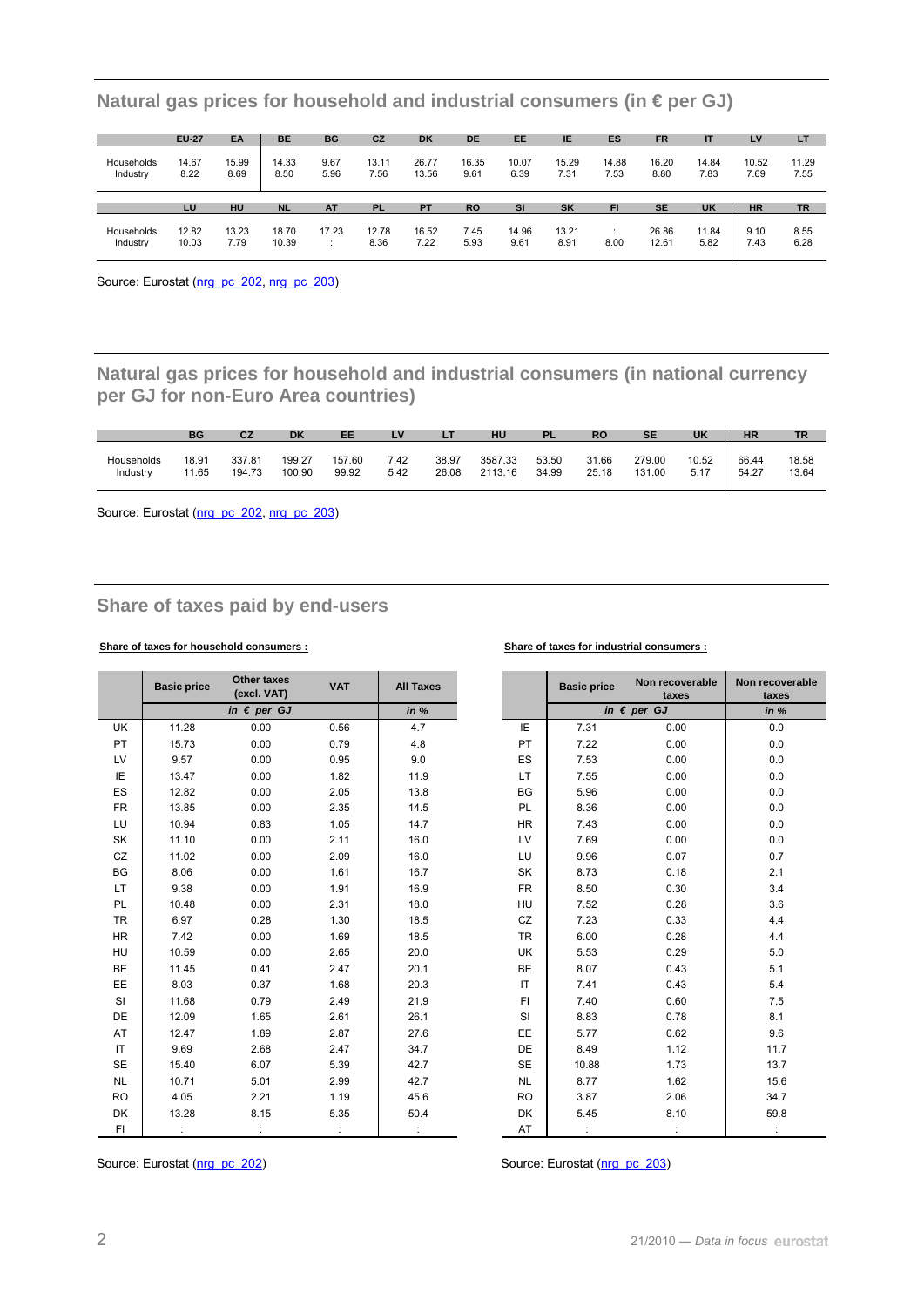**Evolution of EU-27 and EA gas prices for household consumers in € per GJ (all taxes included)** 



Source: Eurostat ([nrg\\_pc\\_202](http://ec.europa.eu/eurostat/product?mode=view&code=nrg_pc_202))

**Evolution of EU-27 and EA gas prices for industrial consumers in € per GJ (VAT and all other recoverable taxes and levies excluded)** 



Source: Eurostat ([nrg\\_pc\\_203](http://ec.europa.eu/eurostat/product?mode=view&code=nrg_pc_203))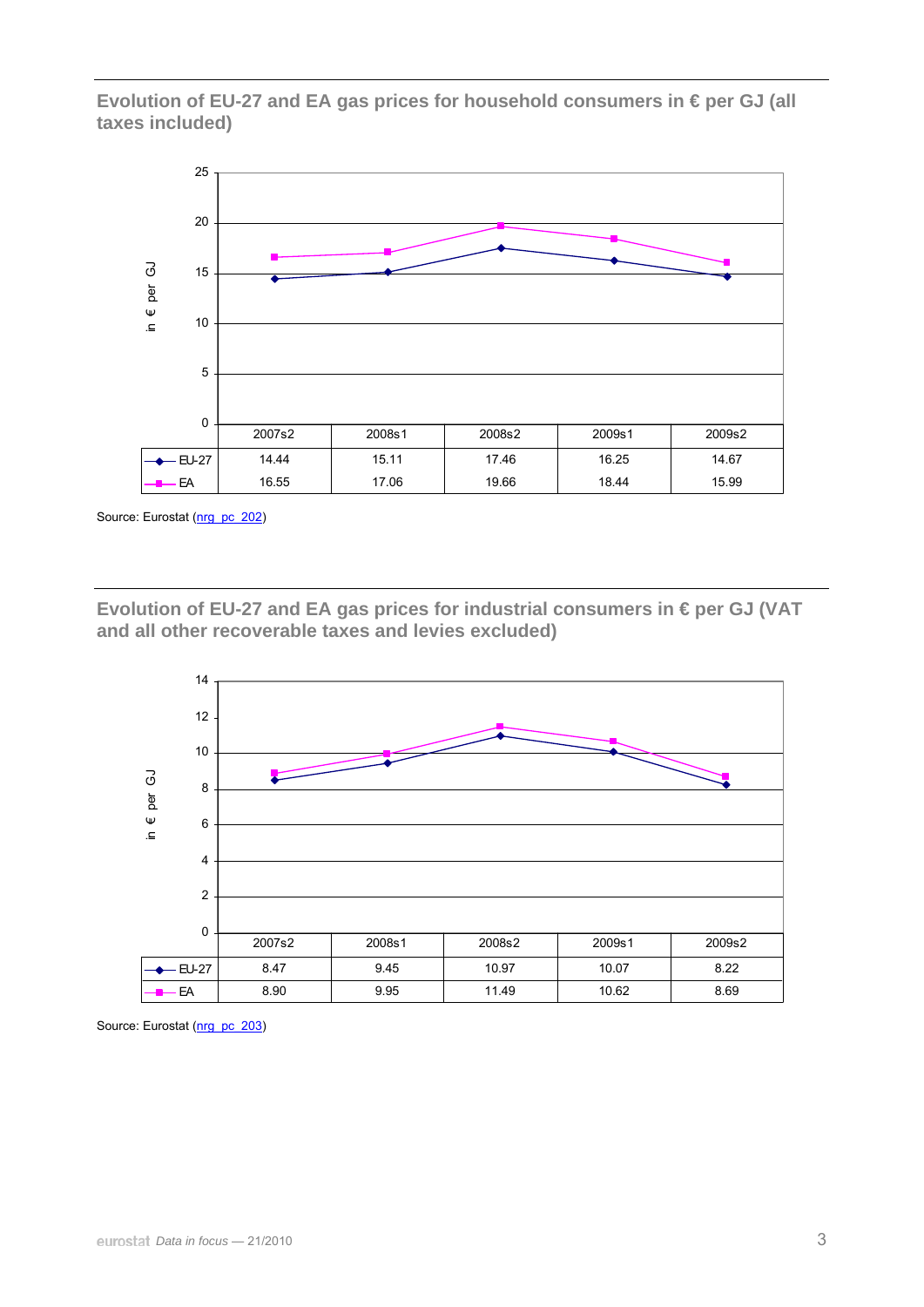**Natural gas prices for household consumers, in national currency per GJ (all taxes included) – comparison between second semester 2009 and second semester 2008 (in %)** 

|              | 2007s2  | 2008s1         | 2008s2        | 2009s1         | 2009s2         | 2009s2<br>2008s2 |
|--------------|---------|----------------|---------------|----------------|----------------|------------------|
|              |         |                | in NAC per GJ |                |                | in %             |
| BE           | 13.89   | 16.26          | 20.24         | 16.82          | 14.33          | $-29.20$         |
| IT           | 17.15   | 17.47          | 19.99         | 21.04          | 14.84          | $-25.76$         |
| TR           | 16.01   | 17.07          | 24.95         | 23.34          | 18.58          | $-25.53$         |
| LV           | 6.05    | 6.08           | 9.81          | 10.27          | 7.42           | $-24.36$         |
| SI           | 14.14   | 15.51          | 19.77         | 18.28          | 14.96          | $-24.33$         |
| DE           | 17.04   | 17.81          | 21.17         | 18.00          | 16.35          | $-22.77$         |
| EA           | 16.55   | 17.06          | 19.66         | 18.44          | 15.99          | $-18.67$         |
| ES           | 16.15   | 15.98          | 18.14         | 16.98          | 14.88          | $-17.98$         |
| <b>EU-27</b> | 14.44   | 15.11          | 17.46         | 16.25          | 14.67          | $-16.02$         |
| IE           | 16.85   | 15.09          | 18.05         | 17.89          | 15.29          | $-15.29$         |
| NL           | 19.14   | 19.37          | 21.03         | 23.13          | 18.70          | $-11.09$         |
| BG           | 17.56   | 19.26          | 21.24         | 25.70          | 18.91          | $-10.97$         |
| LU           | 10.12   | 15.48          | 14.28         | 13.68          | 12.82          | $-10.22$         |
| RO           | 31.75   | 33.81          | 34.48         | 34.34          | 31.66          | $-8.18$          |
| CZ           | 275.48  | 307.45         | 363.03        | 373.12         | 337.81         | $-6.95$          |
| PT           | 18.13   | 17.37          | 17.48         | 16.78          | 16.52          | $-5.49$          |
| UK           | 6.88    | 8.51           | 10.86         | 10.58          | 10.52          | $-3.10$          |
| EE           | 114.28  | 145.51         | 161.22        | 171.49         | 157.60         | $-2.25$          |
| SE           | 237.10  | 248.70         | 284.00        | 269.00         | 279.00         | $-1.76$          |
| DK           | 274.80  | ÷              | 198.07        | 190.35         | 199.27         | 0.61             |
| AT           | 16.95   | 16.27          | 17.11         | 18.03          | 17.23          | 0.70             |
| FR           | 14.32   | 14.46          | 16.06         | 15.29          | 16.20          | 0.90             |
| SK           | 12.72   | 12.64          | 12.92         | 12.83          | 13.21          | 2.23             |
| PL           | 41.51   | 40.37          | 50.57         | 48.34          | 53.50          | 5.79             |
| LT           | 22.51   | 31.58          | 36.69         | 40.74          | 38.97          | 6.20             |
| HU           | 2679.49 | 2850.47        | 3228.14       | 3878.73        | 3587.33        | 11.13            |
| ΗR           | 55.65   | 55.20          | 55.30         | 65.40          | 66.44          | 20.14            |
| FI           |         | $\ddot{\cdot}$ | ÷             | $\ddot{\cdot}$ | $\ddot{\cdot}$ | ÷                |

Percentage change in natural gas prices for household consumers, 2009s2 and 2008s2





I.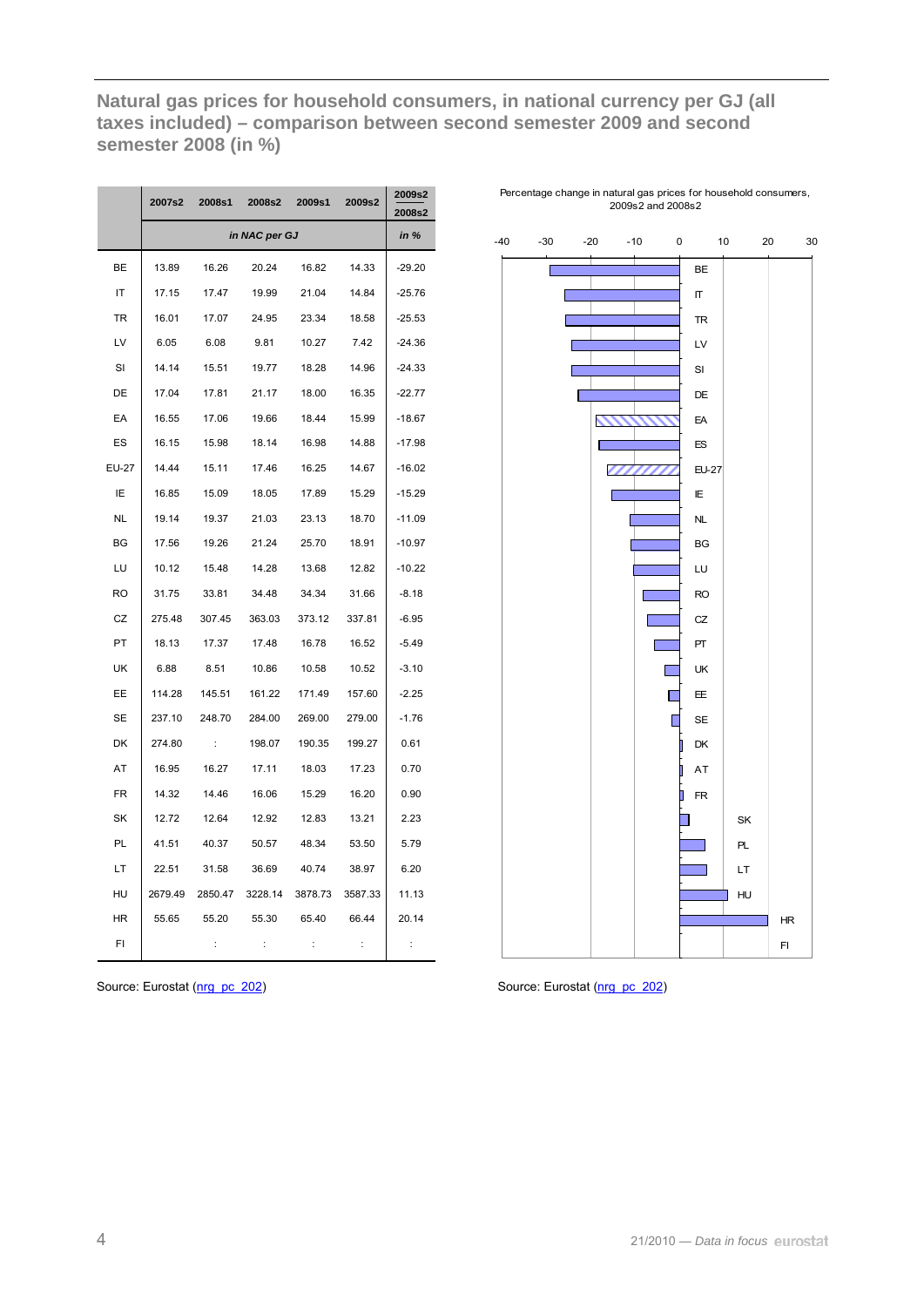**Natural gas prices for industrial consumers, in national currency per GJ (VAT and all other recoverable taxes and levies excluded) – comparison between second semester 2009 and second semester 2008 (in %)** 

|           | 2007s2  | 2008s1     | 2008s2        | 2009s1  | 2009s2  | 2009s2<br>2008s2 |
|-----------|---------|------------|---------------|---------|---------|------------------|
|           |         |            | in NAC per GJ |         |         | in $%$           |
| LТ        | 23.34   | 30.34      | 41.92         | 30.14   | 26.08   | $-37.79$         |
| ΙE        | 9.72    | 11.05      | 10.99         | 9.30    | 7.31    | $-33.48$         |
| SK        | 8.78    | 9.87       | 13.12         | 11.30   | 8.91    | $-32.12$         |
| IT        | 8.36    | 9.34       | 11.32         | 11.08   | 7.83    | $-30.80$         |
| DE        | 10.79   | 12.40      | 13.81         | 11.98   | 9.61    | $-30.41$         |
| LV        | 5.39    | 5.53       | 7.78          | 7.68    | 5.42    | $-30.33$         |
| CZ        | 186.67  | 223.62     | 270.64        | 252.26  | 194.73  | $-28.05$         |
| HU        | 2163.20 | 2457.24    | 2925.09       | 2987.98 | 2113.16 | $-27.76$         |
| UK        | 4.98    | 5.99       | 7.10          | 7.46    | 5.17    | $-27.18$         |
| EE        | 78.80   | 109.08     | 137.09        | 117.33  | 99.92   | $-27.11$         |
| EU-27     | 8.47    | 9.45       | 10.97         | 10.07   | 8.22    | $-25.07$         |
| EA        | 8.90    | 9.95       | 11.49         | 10.62   | 8.69    | $-24.31$         |
| SI        | 8.84    | 10.12      | 12.66         | 12.13   | 9.61    | $-24.09$         |
| TR        | 12.08   | 13.30      | 17.92         | 17.20   | 13.64   | $-23.88$         |
| PT        | 8.20    | 8.69       | 9.21          | 9.81    | 7.22    | $-21.59$         |
| BЕ        | 7.83    | 9.15       | 10.79         | 9.04    | 8.50    | $-21.22$         |
| DK        | 54.70   | $\sim$ 100 | 126.00        | 114.93  | 100.90  | $-19.92$         |
| BG        | 9.81    | 11.18      | 14.53         | 17.10   | 11.65   | $-19.82$         |
| <b>FR</b> | 8.51    | 9.23       | 10.85         | 10.01   | 8.80    | $-18.92$         |
| ES        | 7.07    | 7.64       | 9.03          | 8.70    | 7.53    | $-16.67$         |
| FI.       | 6.80    | 7.90       | 9.30          | 8.50    | 8.00    | $-13.98$         |
| <b>RO</b> | 26.36   | 28.59      | 28.70         | 27.44   | 25.18   | $-12.27$         |
| LU        | 8.73    | 10.49      | 11.33         | 11.21   | 10.03   | $-11.47$         |
| <b>SE</b> | 115.90  | 134.70     | 145.00        | 119.00  | 131.00  | $-9.66$          |
| NL        | 9.10    | 9.61       | 10.64         | 10.64   | 10.39   | $-2.33$          |
| PL        | 26.87   | 29.20      | 33.00         | 34.61   | 34.99   | 6.03             |
| ΗR        | 46.95   | 46.34      | 46.03         | 54.04   | 54.27   | 17.90            |
| AT        | ÷       | ÷          | ÷             | ÷       | ÷       | ÷                |

Percentage change in natural gas prices for industrial consumers, 2009s2 and 2008s2



Source: Eurostat ([nrg\\_pc\\_203](http://ec.europa.eu/eurostat/product?mode=view&code=nrg_pc_203)) Source: Eurostat [\(nrg\\_pc\\_203](http://ec.europa.eu/eurostat/product?mode=view&code=nrg_pc_203))

I.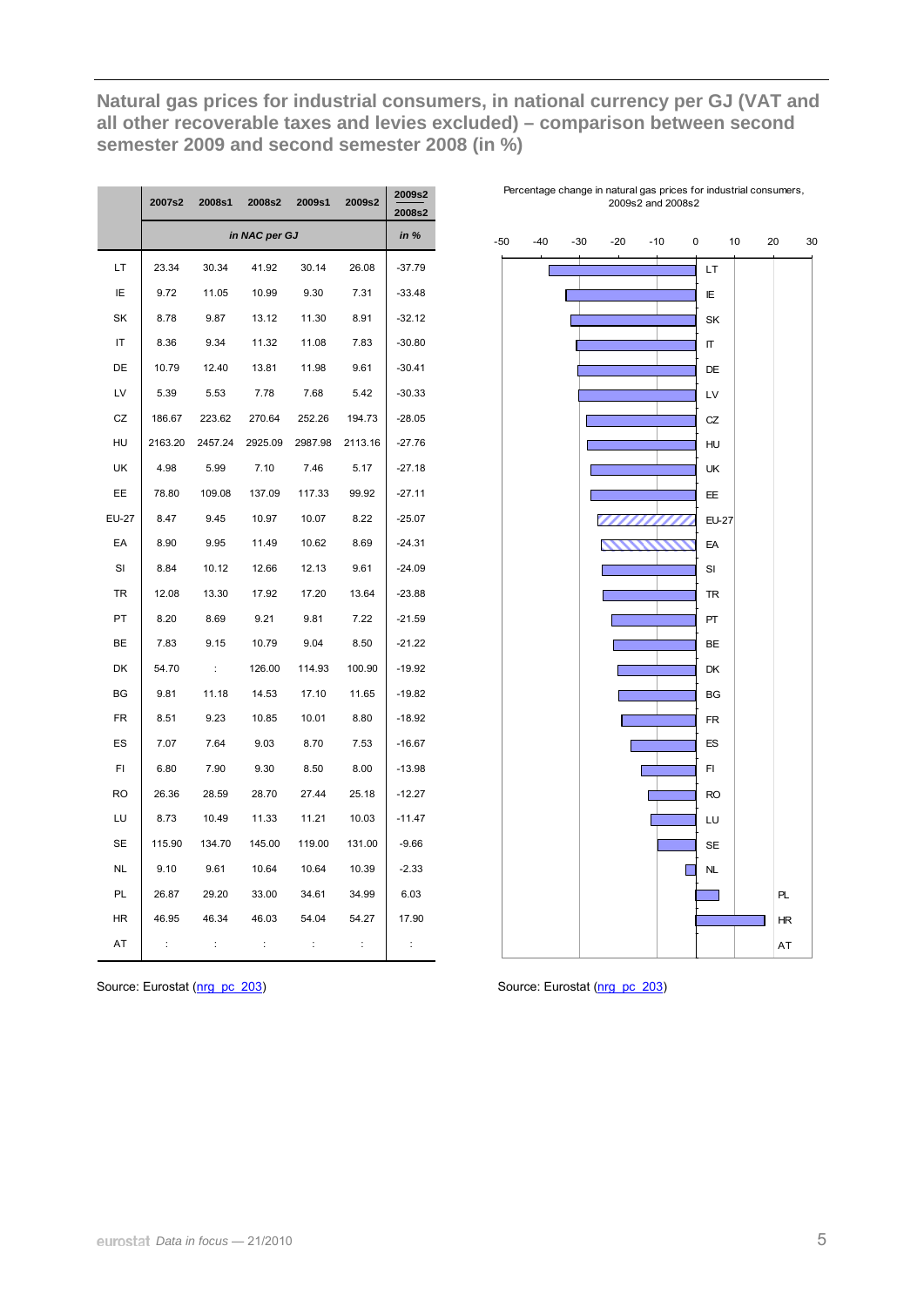**Natural gas prices in purchasing power standards (PPS) per GJ for household consumers (all taxes included)** 



Source: Eurostat ([nrg\\_pc\\_202](http://ec.europa.eu/eurostat/product?mode=view&code=nrg_pc_202))

**Natural gas prices in purchasing power standards (PPS) per GJ for household consumers (all taxes included)** 

|            | <b>EU-27</b> | <b>BE</b> | <b>BG</b> | CZ        | <b>DK</b> | <b>DE</b> | EE        | IE        | <b>ES</b> | <b>FR</b> |           | LV        | LT    |
|------------|--------------|-----------|-----------|-----------|-----------|-----------|-----------|-----------|-----------|-----------|-----------|-----------|-------|
| Households | 14.67        | 12.67     | 20.18     | 18.83     | 17.95     | 15.22     | 13.71     | 13.09     | 15.78     | 14.04     | 13.62     | 14.42     | 16.71 |
|            |              |           |           |           |           |           |           |           |           |           |           |           |       |
|            | LU           | HU        | <b>NL</b> | <b>AT</b> | <b>PL</b> | <b>PT</b> | <b>RO</b> | <b>SI</b> | <b>SK</b> | <b>SE</b> | <b>UK</b> | <b>HR</b> | TR    |

Source: Eurostat (nrg\_pc\_202)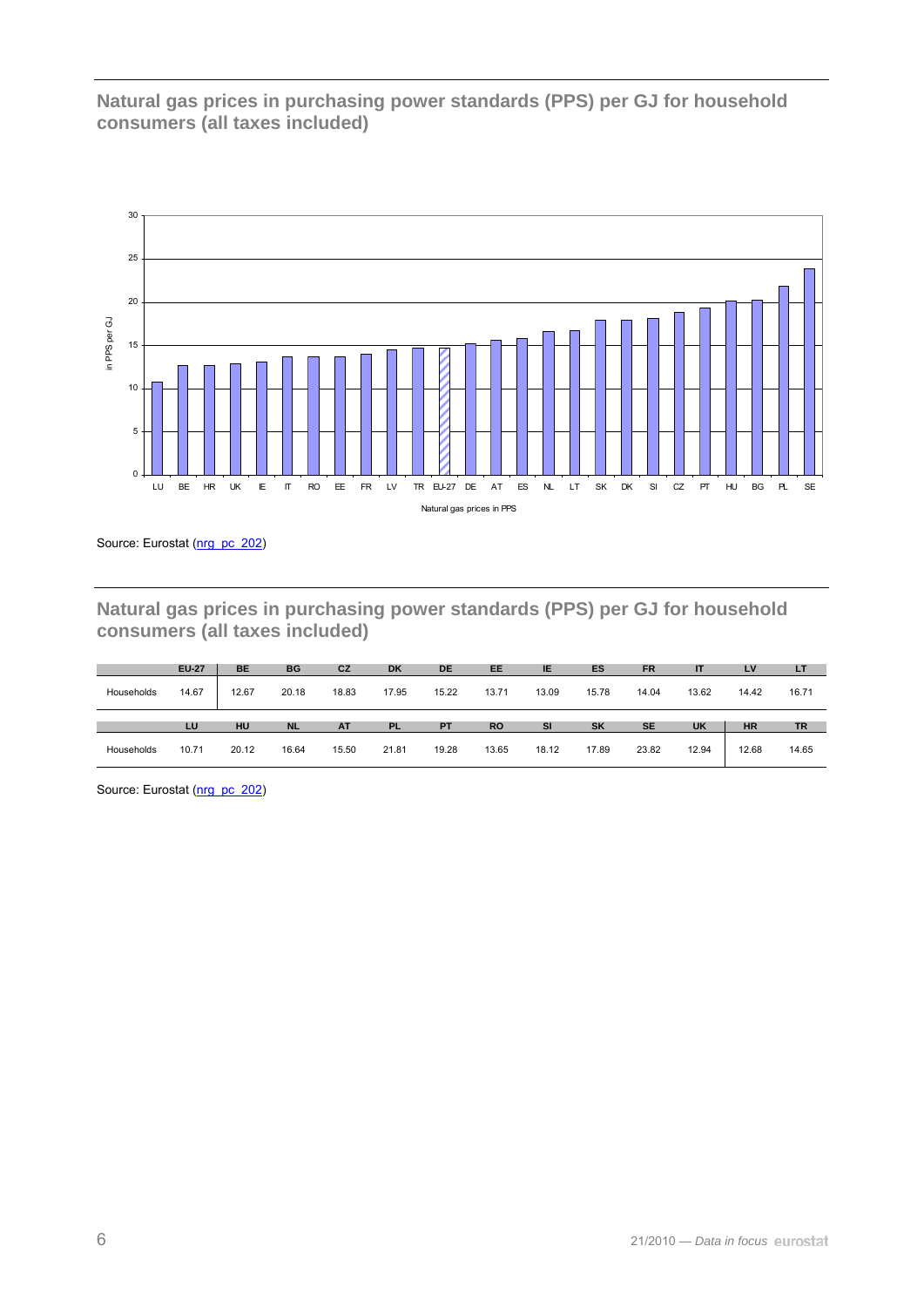# **Comments**

#### Definitions:

'Household consumers' refer to consumer band D2 (annual consumption between 20 and 200 GJ). 'Industrial consumers' refer to consumer band I3 (annual consumption between 10 000 and 100 000 GJ).

No price data for Austria (for industrial consumers).

Price data for the Netherlands is provisional.

Level 2 price for Italy (for industrial consumers): level 3 price minus VAT (10%).

Due to the limited size of the gas markets, gas prices are not available for Finland (for household consumers) and Greece. Gas prices are not applicable for Cyprus and Malta.

":" = not available

GJ = Gigajoule

#### EU aggregates:

**EU-27** = aggregated prices weighted by consumption for the following EU countries: Belgium (BE), Bulgaria (BG), Czech Republic (CZ), Denmark (DK), Germany (DE), Estonia (EE), Ireland (IE), Greece (EL), Spain (ES), France (FR), Italy (IT), Cyprus (CY), Latvia (LV), Lithuania (LT), Luxembourg (LU), Hungary (HU), Malta (MT), the Netherlands (NL), Austria (AT), Poland (PL), Portugal (PT), Romania (RO), Slovenia (SI), Slovakia (SK), Finland (FI), Sweden (SE) and the United Kingdom (UK).

**EA** = aggregated prices weighted by consumption for the following Euro Area countries: EA-13 from 01.01.2007 (Belgium, Germany, Greece, Spain, France, Ireland, Italy, Luxembourg, the Netherlands, Austria, Portugal, Slovenia and Finland); EA-15 from 01.01.2008 (EA-13 + Cyprus and Malta); EA-16 from 01.01.2009 (EA-15 + Slovakia).

HICP indicator (Harmonized Indices of Consumer Prices) was used for EU and EA aggregates where price data was missing.

#### Exchange rates:

Prices for the standard consumers are given in national currencies, PPS (Purchasing Power Standard, annual estimated value) and in euro (average exchange rate second semester 2009).

### Conversion table in euro for non-Euro Area countries

|                       |           |       | $1$ EUR = |                |           |       | $1$ EUR = |
|-----------------------|-----------|-------|-----------|----------------|-----------|-------|-----------|
| <b>Bulgaria</b>       | BG        | (BGN) | 1.96      | Poland         | <b>PL</b> | (PLN) | 4.19      |
| <b>Czech Republic</b> | cz        | (CZK) | 25.76     | Romania        | <b>RO</b> | (RON) | 4.25      |
| Denmark               | <b>DK</b> | (DKK) | 7.44      | Sweden         | <b>SE</b> | (SEK) | 10.39     |
| Estonia               | EE        | (EKK) | 15.65     | United Kingdom | UK        | (GBP) | 0.89      |
| Latvia                | LV        | (LVL) | 0.71      | Croatia        | <b>HR</b> | (HRK) | 7.30      |
| Lithuania             | LT        | (LTL) | 3.45      | Turkey         | TR        | (TRY) | 2.17      |
| Hungary               | HU        | (HUF) | 271.12    | Norway         | <b>NO</b> | (NOK) | 8.57      |

Source: Eurostat ([ert\\_bil\\_eur\\_q\)](http://ec.europa.eu/eurostat/product?mode=view&code=ert_bil_eur_q)